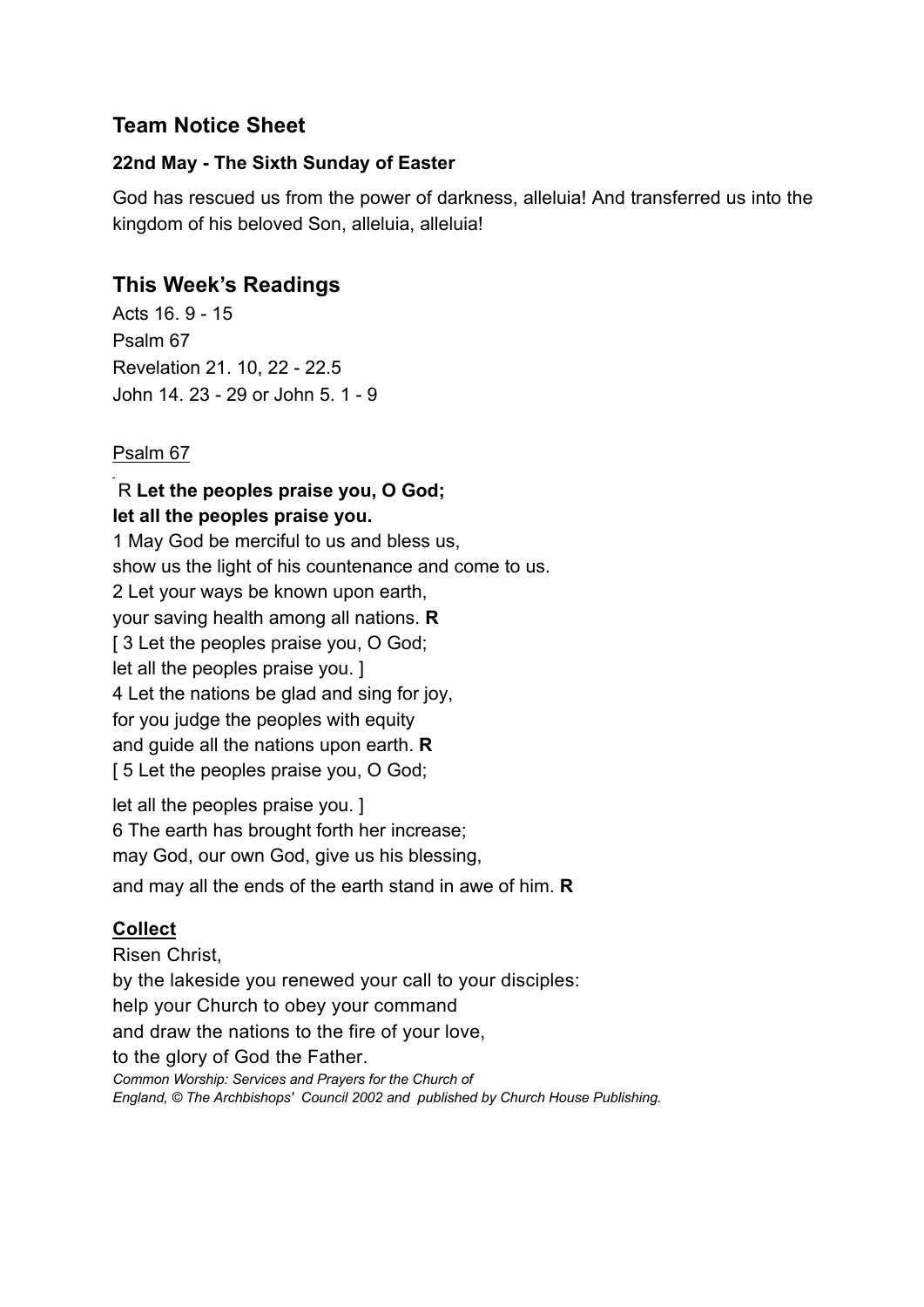### **St. George's with Grayrigg Mothers' Union**

Wednesday, 25th May at 2.00 pm in the Radley Room, St. George's Church

An upholstery demonstration by Peter Stevens (There will also be a 'Bring and Buy' Sale)

#### **Manna House Midsummer Music**

**18th June 2022 St. George's Church, Kendal 7.00 pm (Doors open 6.30 pm.) Tickets £10** cash on the door. All profits to Manna House.

Kendal women's trio Birdsong and Manchester-based chamber choir Duodecimo perform a delightfully mixed programme of sacred, secular and summery music.

### **Beacon Team Service, Sunday, 29th May at St. John's, Skelsmergh**

Please join us for refreshments after the service at the community hall . Offers of cakes, nibbles etc., to be sold, would be gratefully received. The collection from the service and any proceeds from the sale of refreshments will go to Christian Aid. Please contact Ian Bamford on 01539 - 735472 for more information and offers of cakes etc.

### **Plant Sale St. Oswald's Church, Burneside**

Saturday 11th June 10am - 12 noon. A selection of plants plus a cake stall anD refreshments.

*You are invited…*

**Kendal Deanery Ascension Day service** Guest Preacher: **Bishop James** St Michael's and All Angels, Beetham 7.30pm, Thursday 26 May

## **Services in our Churches for Sunday 29th May**

**St. John's, Skelsmergh:** Team Service at 10.30am

**Have you seen this? Could this be for you……….?**

Kendal Deanery : Two New Opportunities to come and pray, study and learn together **Living in Love & Faith**

Afternoon sessions on Mondays from 30th May (2.00 to 3.30) Evening Sessions on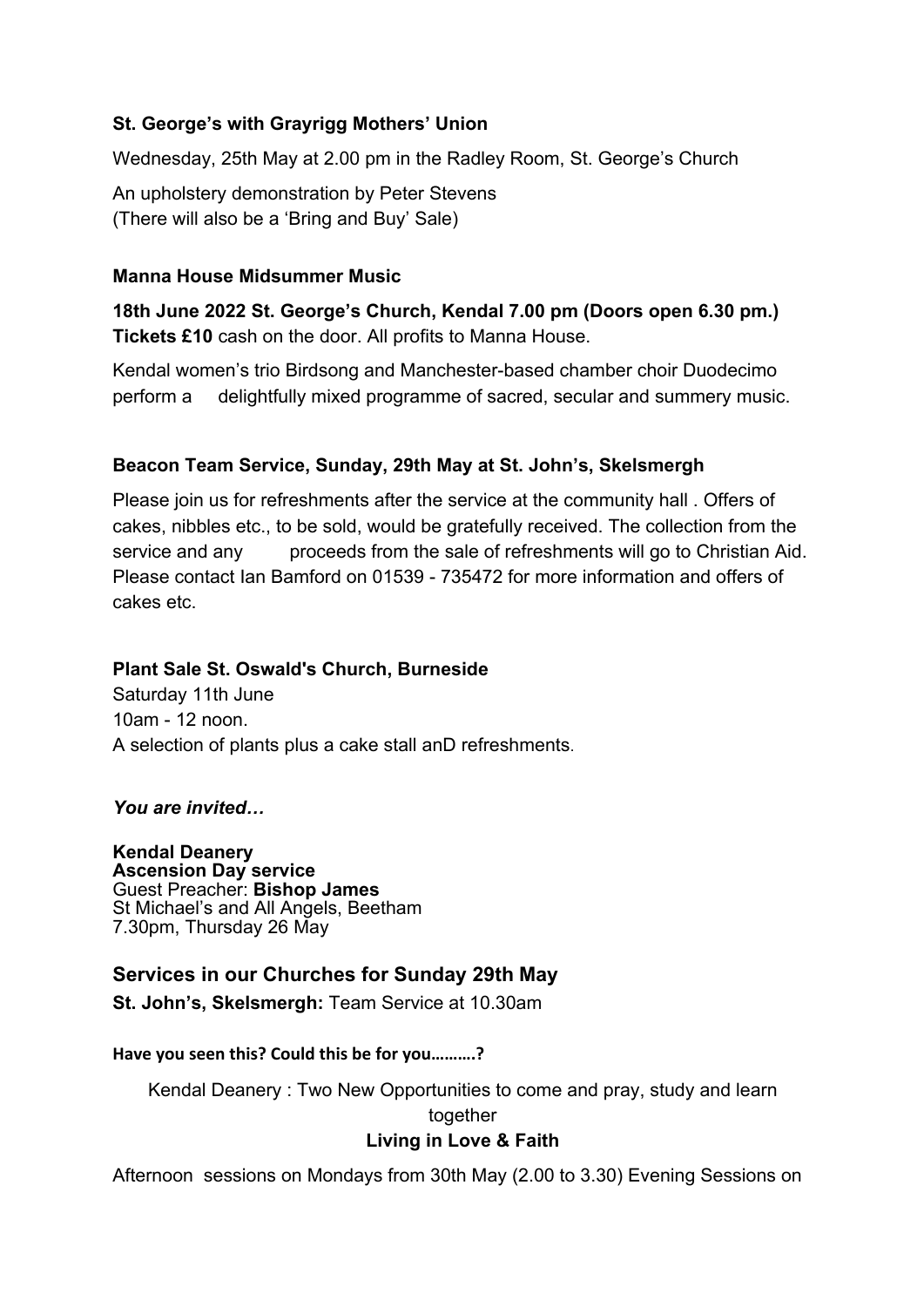Tuesdays from 31st May (7.30 to 9.00) for five weeks at St. George's Church, Kendal. All are welcome.

**Living in Love and Faith** is a set of resources from the Church of England produced to help inspire people to think more deeply both about what it means to be human, and to live in love and faith with one another.

**Living in Love and Faith** tackles the tough questions and the divisions among Christians about what it means to be holy in a society in which understandings and practices of gender, sexuality and marriage continue to change For information contact Peter Clarke: peter@heversham.com

### **Welcome Event for Ukrainian Families and Hosts, Sunday, 12th June, 2.30pm to 5.30pm Castle Green Hotel**

This is an opportunity for Ukrainian families who have recently come to the area to meet one another and make social connections.

Could you sponsor a Ukrainian Family for this event -To pay for their meal For more information go to facebook.com/gatewaychurches

### **Online worship together**

We look forward to seeing you on Monday 23rd May at 8.30pm for a service of Compline and on Friday 27th May at 8.30pm for a short Celtic Evening Worship. The access is : https://us02web.zoom.us/j/87329356785 Meeting ID: 873 2935 6785.

## **Revd. Tricia's 'Thought For The Week'**

The latest 'Thought For The Week' can be viewed both on Facebook (www.facebook.com/Thebeaconteam) Don't forget to 'Like', 'Comment' or 'Share' to your wall. You can also find it on the Beacon Team website (www.beaconteam.org.uk)- click on 'News' at the top of the page. The latest theme is **'Why is saying sorry so hard?'**

**Plant Sale - Grayrigg Coronation Hall Saturday 28th May 10am—1pm** Planted Hanging Baskets Tubs & Troughs Bedding & Vegetable Plants Perennials Coffee & cakes will be on sale Proceeds for St. John's Church, Grayrigg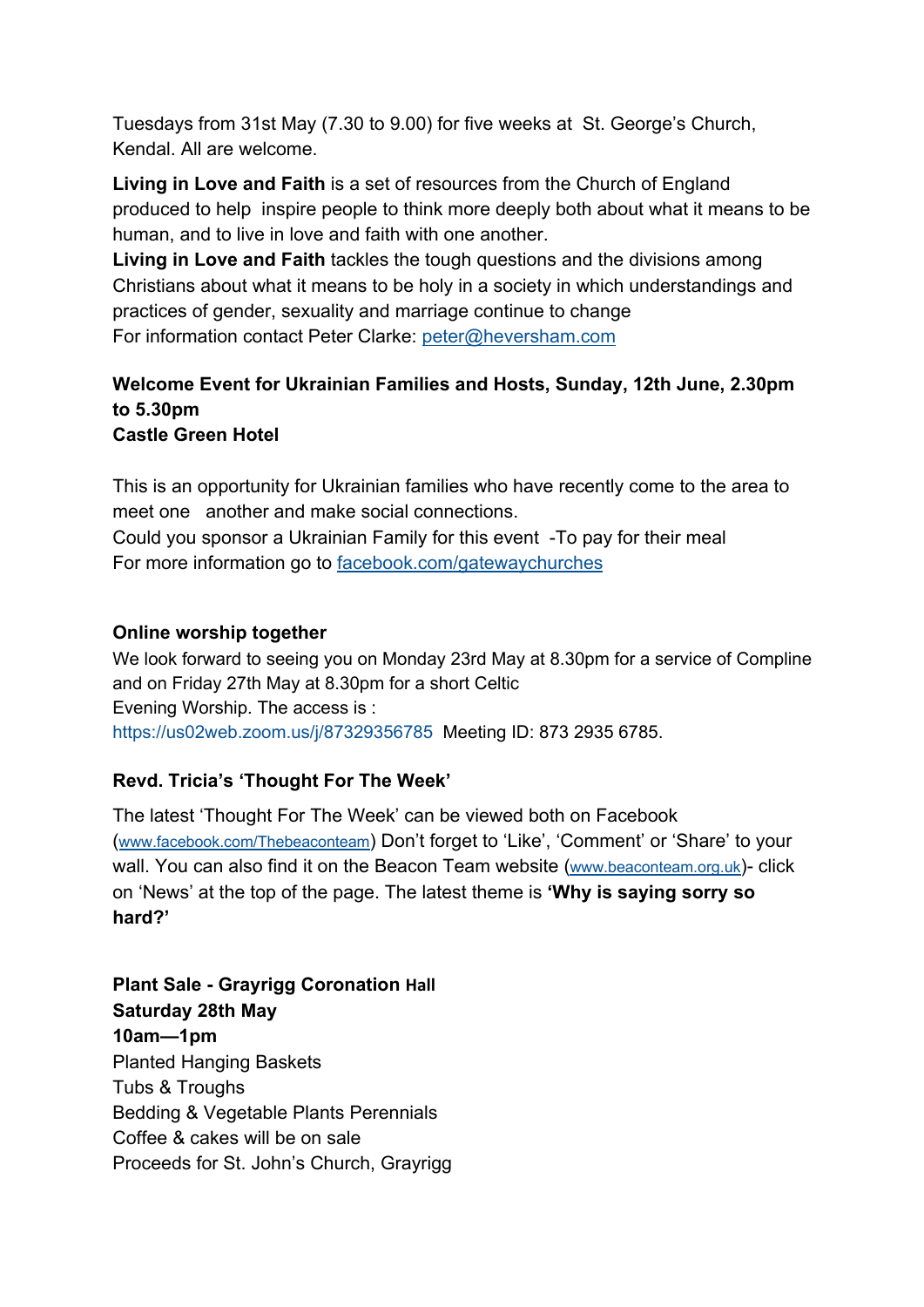## **Enquiries: please contact Kath on 07736 125236 / 01539 824630 or kath.dickinson@btinternet.com**

During the plant sale there will be live organ and vocal music in the Church, where the refreshments will be served. Come and go as you please and enjoy a few minutes of music with your tea/coffee.

### **Any news to share?**

Please email Geoff Barrett, admin@beaconteam.org.uk

**The deadline for any items to be included in the Team Notice Sheet is 12.00 on Thursdays**

## *We pray for ……..*

The people of Ukraine

### **The sick**

Revd. Tricia Rogers

**St. George's:** Jo Murphy, Geoffrey Vines, Linda Reynolds, Joyce Whiteman, Ken Tulley, Jennie Haigh, Christopher

**St. Oswald's:** Haris Jama, Jill Peck, Ken Concannon, Sue Gilchrist,

### **The recently departed**

**St. George's: Dorothy Britton** 

**SJTB Skelsmergh:** Frank Taylor, Anne Taylor

**From Books of Remembrance giving thanks for the lives of :**

**St. George's:** Eileen Leak , Margaret Clarke, Emma Fazackerley **St. Oswald's:** Norman Baines, Rose Palmer, May Bowness,Doreen Swindlehurst, Mary Varty, Hilda Dickson.

## **May they rest in peace and rise in glory.**

**Beacon Team Mission Community Office Administrator: Geoff Barrett 01539 720018 admin@beaconteam.org.uk**